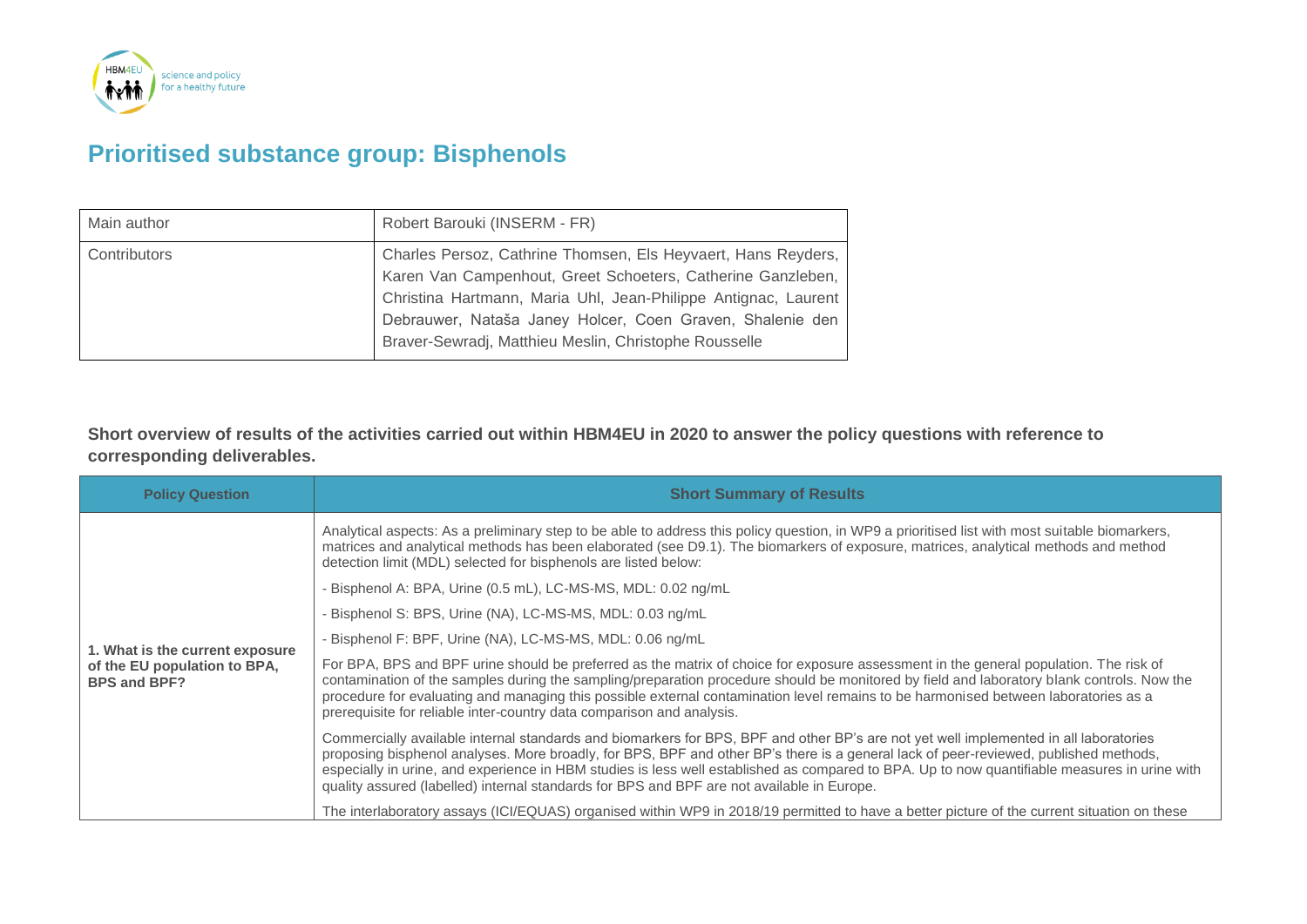| <b>Policy Question</b>                                                                                               | <b>Short Summary of Results</b>                                                                                                                                                                                                                                                                                                                                                                                                                                                                                                                                                                                                                                                                                                                                                                                      |  |  |
|----------------------------------------------------------------------------------------------------------------------|----------------------------------------------------------------------------------------------------------------------------------------------------------------------------------------------------------------------------------------------------------------------------------------------------------------------------------------------------------------------------------------------------------------------------------------------------------------------------------------------------------------------------------------------------------------------------------------------------------------------------------------------------------------------------------------------------------------------------------------------------------------------------------------------------------------------|--|--|
|                                                                                                                      | analytical aspects and of the real existing capabilities for bisphenol analyses in the different laboratories proposing these analyses. After 3<br>rounds of ICI/EQUAS, 24 laboratories have been qualified to analyse bisphenol A in HBM4EU (AD9.3). Chemical analyses of BPS and BPF<br>have been improved and a sufficient number of laboratories was achieved after the 3rd ICI/EQUAS round (18 labs BPS and 13 labs BPF).<br>Additional questions in regard to natural occurrences of BPF in mustard (Zoller et al., 2016)1 need to be answered in order to ensure the<br>specificity of this biomarker to represent non-natural exposures to BPF. A more detailed investigation of the isoforms of BPF (4,4'-BPF, 2,2'-BPF<br>and 2,4'-BPF) in terms of exposure biomarker validity might be warranted (D9.7). |  |  |
|                                                                                                                      | WP16 is also contributing to refine and/or increase the knowledge regarding the relative proportions of free versus conjugated forms of these<br>contaminants. This aspect is of major importance in consolidated exposure assessment, characterised toxicological impact, and contribution to<br>PBPK modelling for exposure-health studies. It is also important to address the issue of contamination during sample preparation mentioned<br>above.                                                                                                                                                                                                                                                                                                                                                               |  |  |
|                                                                                                                      | What do we learn from previous surveys? WP5 has prepared a scoping paper on the development of Human Biomonitoring (HBM) indicators on<br>chemical exposure in the European population. A case study on HBM indicators from DEMOCOPHES data has been reported for BPA (see<br>$D5.3$ ).                                                                                                                                                                                                                                                                                                                                                                                                                                                                                                                              |  |  |
|                                                                                                                      | This led to the following results (exposure levels in the population): in children, the weighted geometric mean (95% CI) for urinary BPA equaled<br>1.97 µg/L (1.81-2.15) in the total European study group. In mothers, it equaled 1.78 µg/L (1.62-1.94), suggesting a tendency for higher levels in<br>children compared to their mothers. AD 5.3 reports that HBM based result indicators can provide information relevant to address current<br>exposure of EU population. However, in IPCHEM/repository, there is not enough data available to answer this now (only 4 aggregated data<br>collections on BPA of 3 different countries).                                                                                                                                                                         |  |  |
|                                                                                                                      | Survey planning and harmonisation. In 2018 WP8 has establish a sampling frame for Europe to align ongoing/planned studies to collect HBM<br>data of the prioritised chemicals with EU wide coverage. Due to the scarce availability of recent exposure data on the first set of priority<br>chemicals and due to financial limitations, it was decided to focus on specific chemicals per age group to achieve EU wide coverage of these<br>chemicals within the selected age groups. Therefore, bisphenols (A,S, F) will be analysed in adults (20-39 years) (D8.4). Samples are collected<br>in 11 different European countries. In 2019 specific questionnaires on bisphenols for children and for adolescents where developed under T7.3,<br>available for download at the online library.                       |  |  |
|                                                                                                                      | Statistical plans. WP10 has elaborated, among others, a specific statistic data analysis plan for bisphenols. The plan defines all the necessary<br>variables for the statistical analysis to address bisphenol specific research questions on general exposure levels, time trends, geographic<br>comparisons and exposure determinants (see D10.2).                                                                                                                                                                                                                                                                                                                                                                                                                                                                |  |  |
| 2. Do different regulatory<br>controls across the EU<br>concerning in particular BPA<br>lead to different exposures? | As a very preliminary step to be able to address this policy question, WP7 has elaborated a study protocol for harmonised recruitment and<br>sampling (see D7.3). This procedure provides the main essential points for the planning of new studies or if an existing study is to be aligned or<br>biobanked samples are to be used in the frame of HBM4EU. A specific questionnaire for bisphenols has been designed to collect all the<br>necessary information concerning individual characteristics of the participants (sociodemographic, dietary, occupational, lifestyle, environmental<br>and health factors). The outcome of these questionnaires might contribute to find out whether there are HBM data or suitable samples available<br>before and after the ban in France, Sweden and Denmark.          |  |  |
|                                                                                                                      | As an action to guarantee the comparability and the quality of the analytical results within HBM4EU, WP9 is implementing a complete tailor-<br>made ICI/EQUAS program covering until now 74 parameters, including the analysis of BPA, BPF and BPS in urine. The 33 candidate<br>laboratories identified in task 9.2 were invited to join the 1st ICI round and about the 72% of them have participated (different number of                                                                                                                                                                                                                                                                                                                                                                                         |  |  |

<sup>&</sup>lt;sup>1</sup> Zoller O, Brüschweiler BJ, Magnin R et al. 2016. Natural occurrence of bisphenol F in mustard. Food Addit. Contam. Part A, Chem. Anal. Control. Expo. Risk Assess. 33:137-146. doi: 10.1080/19440049.2015.1110623.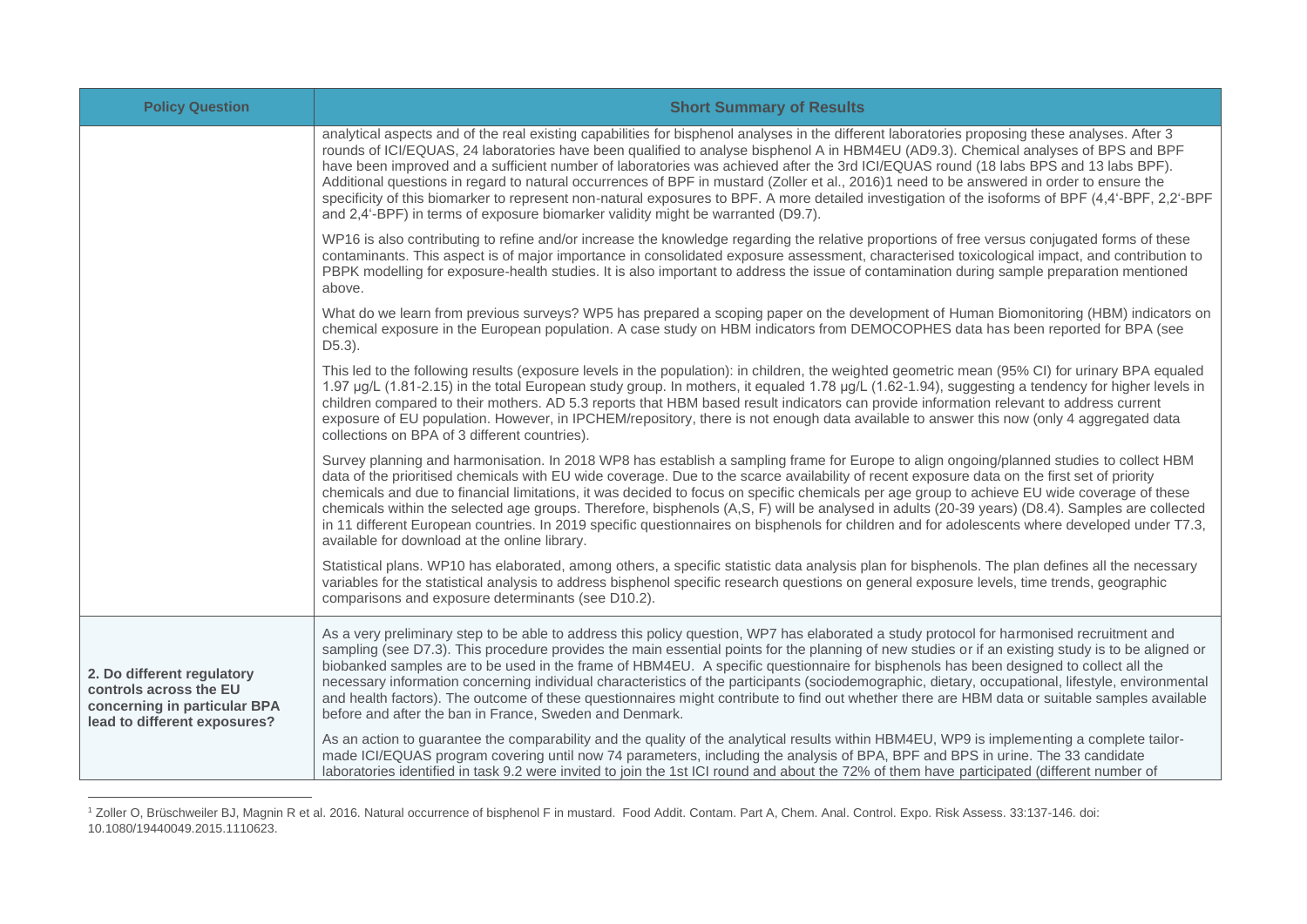| <b>Policy Question</b>                                      | <b>Short Summary of Results</b>                                                                                                                                                                                                                                                                                                                                                                                                                                                                                                                                                                                                                                                                                                                                                                                                                                                                                                                                                                                                                                                                                                                                                                                                                                                                                                                                                                                                                                                                                                    |  |  |
|-------------------------------------------------------------|------------------------------------------------------------------------------------------------------------------------------------------------------------------------------------------------------------------------------------------------------------------------------------------------------------------------------------------------------------------------------------------------------------------------------------------------------------------------------------------------------------------------------------------------------------------------------------------------------------------------------------------------------------------------------------------------------------------------------------------------------------------------------------------------------------------------------------------------------------------------------------------------------------------------------------------------------------------------------------------------------------------------------------------------------------------------------------------------------------------------------------------------------------------------------------------------------------------------------------------------------------------------------------------------------------------------------------------------------------------------------------------------------------------------------------------------------------------------------------------------------------------------------------|--|--|
|                                                             | laboratories for the different bisphenols). The 1st round finished in July 2018 and the 2nd ICI round at the end of 2018. A 3rd ICI/EQUAS took<br>place and based on the combined results of the ICI/EQUAS scheme 24 laboratories have been qualified to analyse bisphenols in HBM4EU<br>(AD9.3).                                                                                                                                                                                                                                                                                                                                                                                                                                                                                                                                                                                                                                                                                                                                                                                                                                                                                                                                                                                                                                                                                                                                                                                                                                  |  |  |
|                                                             | WP5 is contributing to guide decision makers for using HBM data in a broad sense (awareness raising, remediating measures, and improved<br>regulation), trajectories towards participatory processes have been initiated.                                                                                                                                                                                                                                                                                                                                                                                                                                                                                                                                                                                                                                                                                                                                                                                                                                                                                                                                                                                                                                                                                                                                                                                                                                                                                                          |  |  |
|                                                             | A first case study on policy uptake of HBM results has focused on bisphenols and phthalates (see D 5.4). The bisphenols case (mainly focusing<br>on BPA) is characterised by a persistent controversy, fuelled by the discrepancy between standardised regulatory studies (used for formal risk<br>assessments) that do not report health effects, and an increasing number of academic studies reporting effects at current exposure levels (low<br>doses), but lacking reproducibility and therefore not meeting the quality standards for regulatory risk assessment. A first goal of HBM4EU for the<br>bisphenols is therefore to guarantee quality controlled HBM data measurements via interlaboratory assays (ICI/EQUAS) organised within WP9.                                                                                                                                                                                                                                                                                                                                                                                                                                                                                                                                                                                                                                                                                                                                                                              |  |  |
| 3. Are bisphenols exposure<br>levels of concern for health? | Establishing Health-based Guidance values. For BPA, there are different HBM-HBGVs (Human Biomonitoring derived Health-Based Guidance<br>Values): 1) the German HBM-I-value for children and the German HBM-I-value for adults2 2) the BE value based on the one hand on the pTDI<br>from Health Canada and on the other the BE value based on the US EPA RfD and EFSA TDI3.                                                                                                                                                                                                                                                                                                                                                                                                                                                                                                                                                                                                                                                                                                                                                                                                                                                                                                                                                                                                                                                                                                                                                        |  |  |
|                                                             | The German HBM-I value was used here as primary health-based guidance value in the absence of an HBM HBGV derived in HBM4EU. The<br>use of the German HBM-I-value indicated that in <5% of the Danish children and in <5% of the mother-child pairs in Belgium the measured<br>urinary BPA concentrations exceeded the German HBM-I-guidance value. Exceeding the HBM-I-value implies that the occurrence of a certain<br>health risk cannot be excluded with sufficient certainty. As the percentage of the population exceeding the HBM HBGV was <5% in Danish<br>mothers, Belgian children and mothers, the extent of exceedance indicator, based here on the ratio of the 95% percentile over the HBM-I-<br>guidance value, was <1. None of the participants in the six European countries exceeded the BE values for urinary BPA which are older and<br>higher than the HBM-I. The BE value corresponding to the oral provisional tolerable daily intake (pTDI) of 25 µg/kg-d from Health Canada is 1<br>mg/L (1.3 mg/g creatinine); value corresponding to the US EPA reference dose (RfD) and EFSA tolerable daily intake (TDI) estimates (both of<br>which are equal to 50 µg/kg-d) is 2 mg/L (2.6 mg/g creatinine).<br>Towards the end of 2018, in WP5, ANSES and UBA started working on the establishment of new HBM4EU health-based guidance values for<br>BPA both in the general population and in occupational settings. These values have been reported in D5.14 and are detailed below under policy<br>question 8. |  |  |
|                                                             | Selecting effect markers. A strategy for the selection of effect biomarkers for their potential implementation in HBM4EU aligned studies has<br>been presented and exemplified in three case studies in relation to the bisphenols family of compounds. Because bisphenols have complex<br>mode of action (MoA), implementation of effect biomarkers at different levels of biological organisation (e.g., DNA, RNA, proteins or metabolites)<br>seems necessary. The suitability of using effect biomarkers from the WP14 inventory (D14.3) to represent possible AOPs identified by WP13<br>has been explored for bisphenol A and female reproductive health, glucose homeostasis and neurological effects.                                                                                                                                                                                                                                                                                                                                                                                                                                                                                                                                                                                                                                                                                                                                                                                                                      |  |  |
|                                                             | The technical and scientific limitations have also been discussed (AD14.3). A comprehensive review of the literature was performed, creating<br>the first inventory of effect biomarkers for bisphenols. Several epigenetics, gene transcription, oxidative stress, reproductive, glucocorticoid and<br>thyroid hormones, metabolic and allergy/immune biomarkers were first studied, and then, promising effect biomarkers related to altered<br>neurodevelopment and reproductive outcomes including brain-derived neurotrophic factor (BDNF), kisspeptin (KiSS), and gene expression of                                                                                                                                                                                                                                                                                                                                                                                                                                                                                                                                                                                                                                                                                                                                                                                                                                                                                                                                         |  |  |

<sup>&</sup>lt;sup>2</sup> German Human Biomonitoring Commission, 2012. Stoffmonographie bisphenol-A (BPA) – Referenz- und Human-Biomonitoring-(HBM)-Werte für BPA im Urin. Bundesgesundheitsblatt, Gesundheitsforschung, Gesundheitsschutz 55 (9), 1215-1231.

<sup>&</sup>lt;sup>3</sup> Krishnan, K., Gagne, M., Nong, A., Aylward, L.L., Hays, S.M., 2010. Biomonitoring Equivalents for bisphenol A (BPA). Regulatory toxicology and pharmacology: RTP 58, 18-24.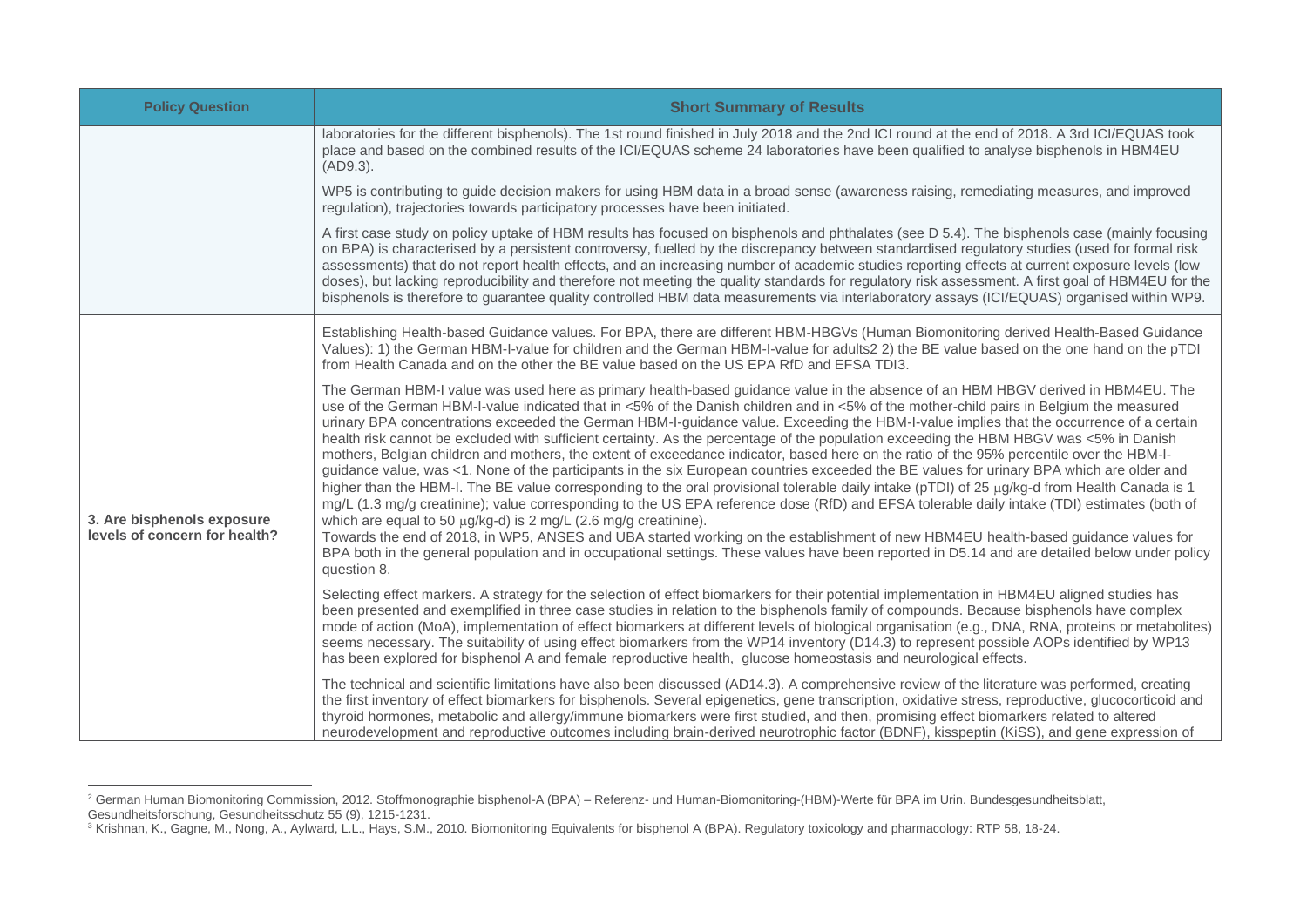| <b>Policy Question</b>                                       | <b>Short Summary of Results</b>                                                                                                                                                                                                                                                                                                                                                                                                                                                                                                                                                                                                                                                                                                                                                                                                                                                                                                                                                                                                                  |  |  |
|--------------------------------------------------------------|--------------------------------------------------------------------------------------------------------------------------------------------------------------------------------------------------------------------------------------------------------------------------------------------------------------------------------------------------------------------------------------------------------------------------------------------------------------------------------------------------------------------------------------------------------------------------------------------------------------------------------------------------------------------------------------------------------------------------------------------------------------------------------------------------------------------------------------------------------------------------------------------------------------------------------------------------------------------------------------------------------------------------------------------------|--|--|
|                                                              | nuclear receptors were prioritised, providing mechanistic insights based on in vitro, animal studies and AOP information. Finally, the potential of<br>omics technologies for biomarker discovery and its implications for risk assessment were also discussed (Mustieles et al., 2020)4.                                                                                                                                                                                                                                                                                                                                                                                                                                                                                                                                                                                                                                                                                                                                                        |  |  |
|                                                              | AOPs and BPA. WP13 has produced a report on adverse outcome pathways (AOPs) for the first set of prioritised substances within HBM4EU.<br>However, most of the effort was devoted to BPA substituents (see below).<br>PBTK. Within task 12.3, biological half-lives (t1/2) in human have been compiled that contribute to the refinements of the PBTK models and<br>estimation of internal doses for 1st set of priority compounds. The t1/2 values (hours) compiled for bisphenols [BPA and its substitutes (BPS,<br>BPF)] in blood/serum or urine were generally low, with median values lower than 7 h (D12.3).                                                                                                                                                                                                                                                                                                                                                                                                                               |  |  |
|                                                              | WP12 has also assessed exposure pathways leading to internal dose using a combination of external exposure determinants/modifiers and, in<br>the case of bisphenol A, a dedicated model was developed by WP12 partners. Furthermore, tissue levels were determined based on blood<br>levels and blood/tissue partition coefficient.                                                                                                                                                                                                                                                                                                                                                                                                                                                                                                                                                                                                                                                                                                              |  |  |
|                                                              | For bisphenols, the BPA exposure of the Elfe study pregnant women was estimated individually from the HBM data (here, the urinary<br>concentration of total BPA) using a reverse dosimetry approach based on PBPK modelling. The aim was to estimate the internal exposure in the<br>mothers and their foetuses. Two scenarios of exposure corresponding to the same amount of administered BPA over the pregnancy were<br>tested. The scenario I assumes a constant and continuous exposure to BPA via ingestion and dermal contact over the whole pregnancy. The<br>scenario II models three diet intakes and 2 dermal intakes by PCPs each day of the pregnancy. Our modelling results showed that the urinary<br>and plasma concentrations in mothers evolves over the day according to the BPA intakes (3 meals and 2 dermal contacts). On the contrary, the<br>foetal plasma concentration is quite stable due to transfer rates that are quite low within a day. The maternal and foetal plasma concentrations<br>were of the same order. |  |  |
|                                                              | Available HBM data for Europe on bisphenols have been reviewed, as well as the regulatory thresholds available for bisphenols. Using<br>toxicokinetic modelling, environmental (i.e., non-occupational) exposure to bisphenols has been estimated for the reviewed HBM data. The<br>uncertainty interval of the external exposure ranged from 0.01 to <1 µg/kg bw/day for the different European cohorts. All reconstructed<br>exposures were below the regulatory threshold selected, i.e. the temporary tolerable daily intake set by EFSA in 2015 (4 µg/kg/day). Thus, the<br>obtained risk characterisation ratios from the 95th percentile of the population exposure were below 1, indicating that no risks were associated<br>with BPA exposure in the studied European cohorts.                                                                                                                                                                                                                                                          |  |  |
|                                                              | WP5 has elaborated a concept document on the strategy for the derivation of health-based guidance values for the general population and for<br>occupationally exposed adults (see D5.1). In the case of occupational BPA exposure of cashiers, HBM data can be used to support modelling<br>data, giving a stronger basis for the assessment. However, BPA HBM based risk assessment included some uncertainties related for example<br>on the fraction of free BPA available for systemic distribution after dermal exposure.                                                                                                                                                                                                                                                                                                                                                                                                                                                                                                                   |  |  |
| 4. Is occupational exposure of<br>cashiers a health concern? | As of January 2020, BPA in thermal paper is restricted because of health risks for pregnant workers and consumers exposed to it in thermal<br>paper (France, 2014). The analyses of biomonitoring studies performed by ANSES and by EFSA (EFSA, 2015) were included into an updated<br>version of the restriction dossier.                                                                                                                                                                                                                                                                                                                                                                                                                                                                                                                                                                                                                                                                                                                       |  |  |
|                                                              | A draft on the derivation of Human Biomonitoring Guidance Values (HBM-GV) for BPA is currently under development. HBM-GV will help<br>interpretation of the potential health impact of internal chemical exposures measured in workers and in the general population through HBM. At<br>this stage, urinary BPA concentration distributions have been reconstructed based on published EU HBM studies for further comparison with the<br>derived HBM-GV on BPA. Information on BPA HBM data in occupational settings has already been collected.                                                                                                                                                                                                                                                                                                                                                                                                                                                                                                 |  |  |

<sup>4</sup> Mustieles V, D'Cruz SC, Couderq S, Rodríguez-Carrillo A, Fini J-B, Hofer T, Steffensen IL, Dirven H, Barouki R, Olea N, Fernández MF, David A. Bisphenol A and its analogues: a comprehensive review to identify and prioritize effect biomarkers for human biomonitoring. Environment International. 2020. In Press.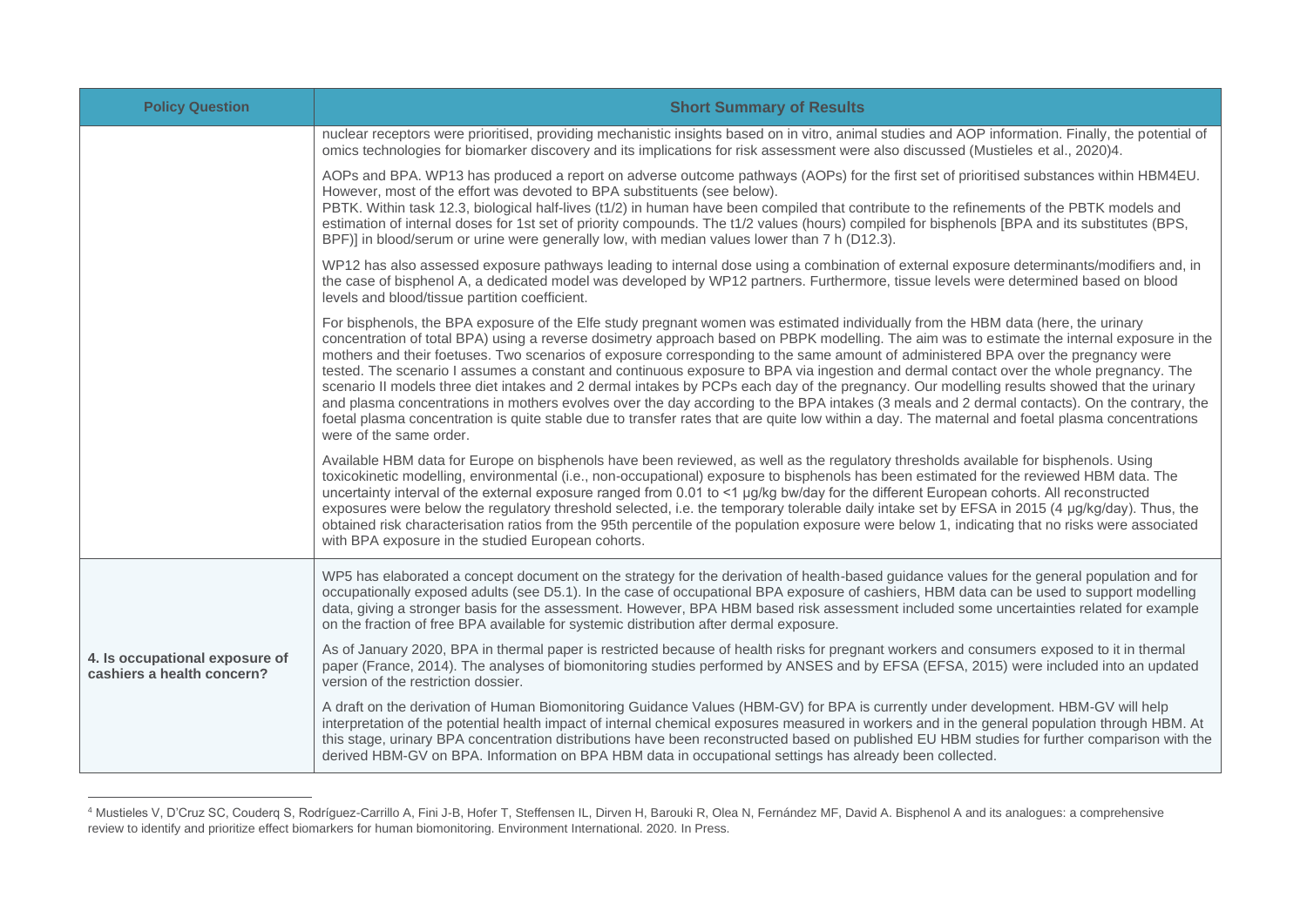| <b>Policy Question</b>                                                                      | <b>Short Summary of Results</b>                                                                                                                                                                                                                                                                                                                                                                                                                                                                                                                                                                                                                                                                                                                                                                           |  |  |
|---------------------------------------------------------------------------------------------|-----------------------------------------------------------------------------------------------------------------------------------------------------------------------------------------------------------------------------------------------------------------------------------------------------------------------------------------------------------------------------------------------------------------------------------------------------------------------------------------------------------------------------------------------------------------------------------------------------------------------------------------------------------------------------------------------------------------------------------------------------------------------------------------------------------|--|--|
| 5. What is the toxicity of BPA<br>substitutes and are current<br>exposure level of concern? | Computational Tool development. In order to assess the putative toxicological impact of BPS and BPF, new tools were developed. These tools<br>are based on text mining using artificial intelligence as well as on systems biology tools (Carvalho et al, EHP, 2019)5. Using different<br>combinations of these tools it was possible to identify the most likely toxic outcomes of exposure to these substituents.                                                                                                                                                                                                                                                                                                                                                                                       |  |  |
|                                                                                             | Putative toxic effects of BPA substituents. Using the tools mentioned above it was possible to highlight obesity as one of the major potential<br>health endpoint of BPS which was related to the biological activity of adipogenesis. The characteristic key events were decreased lipolysis,<br>increased adipocyte formation, fatty acid uptake and lipogenesis. These are initiated by the disruption of the activity of 1) several transcription<br>factors including estrogen receptors or ERR gamma, 2) enzymes such as hormone-sensitive lipase, or 3) expression of adipogenic biomarkers<br>including PGC-1 alpha & perilipin 4 (D13.4). Using refined computational tools applied to bisphenol F allowed us to link BPF stressor to an AOP<br>network for thyroid cancer (Rugard et al. 2020)6 |  |  |
|                                                                                             | A research study on (Bishenols A, S, and F) male fertility endpoints and endocrine disruptive effects in cohort studies is currently ongoing<br>(AD13.3). To further investigate the potential of seminal plasma as a key resource for study of male exposure to environmental pollutants and<br>effect on general health, bisphenols will be measured in the seminal plasma of sub-fertile (case) and fertile (control) males. More than 150<br>samples (75 pairs) have been collected, characterised and stored. Quantification of bisphenols in all samples is expected to be completed by<br>end 2020 and comparative analysis between fertile and sub-fertile males undertaken early 2021.                                                                                                           |  |  |
| 6. Are health risks age and<br>gender dependent?                                            | WP7 has run a NHCPs online consultation on existing HBM surveys. The outcome from 124 questionnaires has been analysed in D7.1.                                                                                                                                                                                                                                                                                                                                                                                                                                                                                                                                                                                                                                                                           |  |  |
|                                                                                             | For bisphenols, an analysis by European-defined region showed that the identified studies included predominantly the North (Denmark, Estonia.<br>Finland, Iceland, Ireland, Latvia, Lithuania, Norway, Sweden, UK) and the West (Austria, Belgium, France, Germany, Luxembourg, The<br>Netherlands, Switzerland). For the studies reported as having a national representativeness level, the majority involved children and newborns.<br>In studies with children, bisphenols were among one of the most analysed substances.                                                                                                                                                                                                                                                                            |  |  |
|                                                                                             | As previously described above, in WP12, the BPA exposure of the Elfe pregnant women was estimated individually from the HBM data (here,<br>the urinary concentration of total BPA) using a reverse dosimetry approach based on PBPK modelling. Two scenarios of exposure<br>corresponding to the same amount of administered BPA over the pregnancy were tested. (Detailed results in D12.4)                                                                                                                                                                                                                                                                                                                                                                                                              |  |  |
| 7. Can we find evidence for low-<br>dose effects within mixtures?                           | During 2018 WP13 addressed exploration of available cohort data for bisphenols and (neuro) developmental and reproductive outcomes<br>(D13.3). Further studies were outlined addressing mixture effects of PFAS, bisphenols and/or phthalates in children.                                                                                                                                                                                                                                                                                                                                                                                                                                                                                                                                                |  |  |

<sup>&</sup>lt;sup>5</sup> Carvaillo, J-C., Barouki, R., Coumoul, X., Audouze, K., 2019. Linking bisphenol S as an environmental chemical stressor to key events and adverse outcomes using a text mining-based computational approach. EHP- Environmental Health Perspectives.<https://doi.org/10.1289/EHP4200>

<sup>6</sup> Rugard M., Coumoul X., Carvaillo J-C., Barouki R., Audouze K. (2020) Deciphering Adverse Outcome Pathway Network Linked to Bisphenol F Using Text Mining and Systems Toxicology Approaches, Toxicological Sciences, 173 (1), 32–40[, https://doi.org/10.1093/toxsci/kfz214](https://doi.org/10.1093/toxsci/kfz214)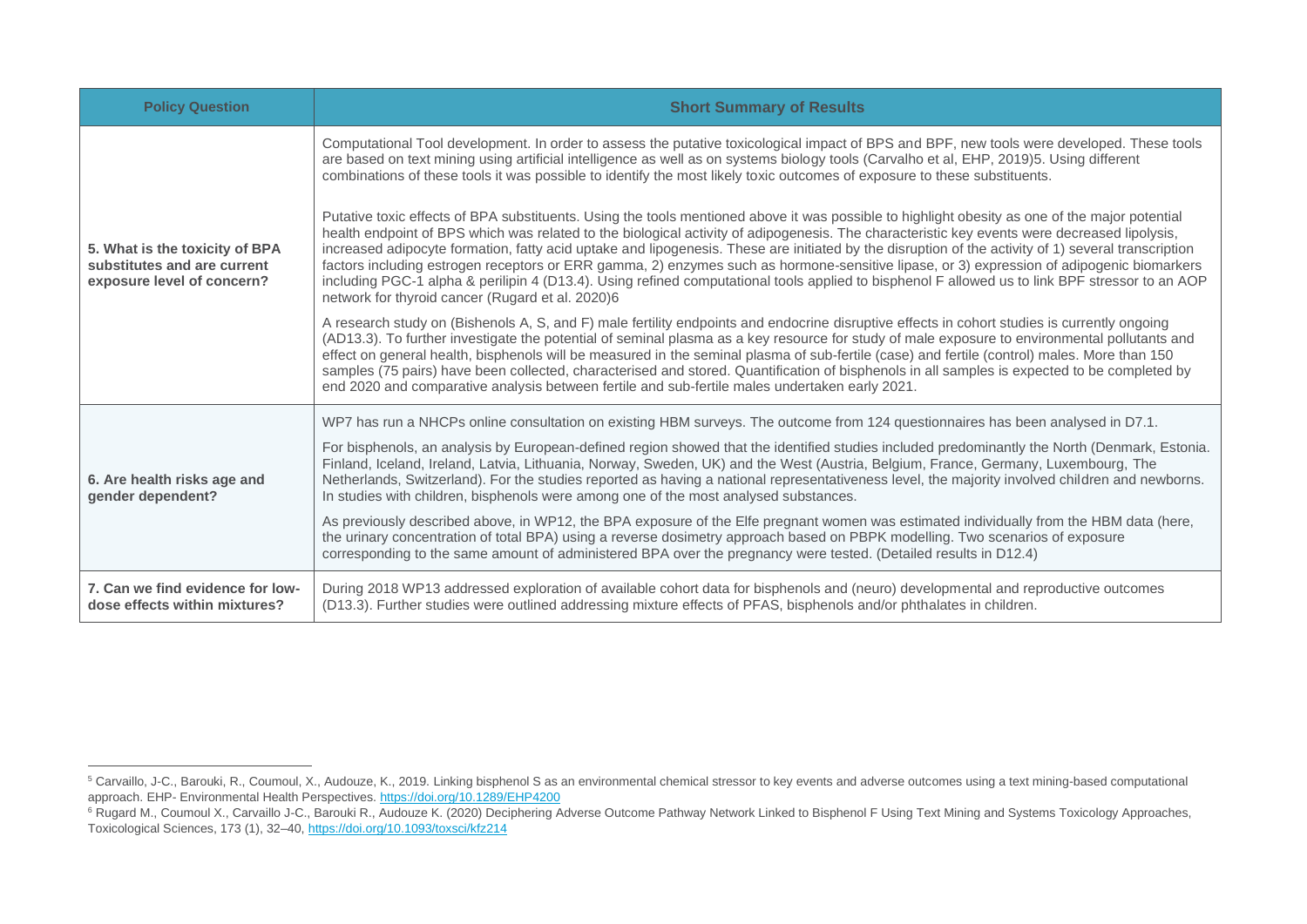| <b>Policy Question</b>                                                                           | <b>Short Summary of Results</b>                                                                                                                                                                                                                                                                                                                                                                                                                                                                                                                                                                                                                                                                                                                                                                                                                                                                                                                                                                                              |                                                                                          |                                                                                                                                                                                                                                                                                                                                                                                                                                             |  |
|--------------------------------------------------------------------------------------------------|------------------------------------------------------------------------------------------------------------------------------------------------------------------------------------------------------------------------------------------------------------------------------------------------------------------------------------------------------------------------------------------------------------------------------------------------------------------------------------------------------------------------------------------------------------------------------------------------------------------------------------------------------------------------------------------------------------------------------------------------------------------------------------------------------------------------------------------------------------------------------------------------------------------------------------------------------------------------------------------------------------------------------|------------------------------------------------------------------------------------------|---------------------------------------------------------------------------------------------------------------------------------------------------------------------------------------------------------------------------------------------------------------------------------------------------------------------------------------------------------------------------------------------------------------------------------------------|--|
|                                                                                                  | WP12 has developed a roadmap for PBTK/TD model refinement and analysis for priority substances including bisphenols (see AD12.2)                                                                                                                                                                                                                                                                                                                                                                                                                                                                                                                                                                                                                                                                                                                                                                                                                                                                                             |                                                                                          |                                                                                                                                                                                                                                                                                                                                                                                                                                             |  |
|                                                                                                  | This PBPK model can reproduce the BPA chemical-specific pharmacokinetic data for oral exposure though solid form (cookie) and is reliable<br>with regard to its predictions of BPA in serum (Thayer et al 2015, N=3 volunteers), BPAG in serum (Thayer et al. 2015, N=3 volunteers),<br>cumulative excretion of BPAG in urine (Thayer et al 2015, N=3 volunteers and Volkel et al. 2002, 2005).                                                                                                                                                                                                                                                                                                                                                                                                                                                                                                                                                                                                                              |                                                                                          |                                                                                                                                                                                                                                                                                                                                                                                                                                             |  |
|                                                                                                  | For oral exposure though liquid form (soup), the PBPK model has been revised (re-calibrated by optimisation of the oral uptake constant)<br>however not evaluated with new data.                                                                                                                                                                                                                                                                                                                                                                                                                                                                                                                                                                                                                                                                                                                                                                                                                                             |                                                                                          |                                                                                                                                                                                                                                                                                                                                                                                                                                             |  |
|                                                                                                  | The model should be further evaluated, in particular towards the biological relevance of modelling the enterohepatic recirculation.                                                                                                                                                                                                                                                                                                                                                                                                                                                                                                                                                                                                                                                                                                                                                                                                                                                                                          |                                                                                          |                                                                                                                                                                                                                                                                                                                                                                                                                                             |  |
|                                                                                                  | WP12 has optimised the methodology for exposure reconstruction (AD12.6), which was applied in available HBM data.                                                                                                                                                                                                                                                                                                                                                                                                                                                                                                                                                                                                                                                                                                                                                                                                                                                                                                            |                                                                                          |                                                                                                                                                                                                                                                                                                                                                                                                                                             |  |
| 8. How can HBM feed into                                                                         | For bisphenols, in particular BPA: the EU population was estimated to have an average daily intake of 0.05 µg/kg bw•d, a value that is much<br>lower than the corresponding temporary tolerable daily intake set by the European Food Safety Authority (EFSA). Even the highest level of HBM<br>measurements (corresponding to Italian adult population) corresponded to a daily intake of 0.77 µg/kg bw•d, still significantly lower than the<br>EFSA t-TDI. HBM data for different age groups including young children, adults and pregnant mothers were used for the assessment. Both a life<br>course PBTK model and a pregnancy PBTK model were used to allow for more accurate reconstruction of external exposure taking note of the<br>physiological and metabolic differences characteristic of different age windows during the life course and in utero.(AD12.5). In WP5, ANSES<br>and UBA have worked on the derivation of HBM-GVs for BPA both in the general population and in occupational settings. (D5.14). |                                                                                          |                                                                                                                                                                                                                                                                                                                                                                                                                                             |  |
| assessment of the Tolerable<br>Daily Intake (TDI) for BPA, as set<br>by the European Food Safety | The table below shows the derived boundary values for total BPA in urine consistent with the concentration of free BPA in plasma after 100%<br>oral exposure to the t-TDI of 4 µg/kg bw/d.                                                                                                                                                                                                                                                                                                                                                                                                                                                                                                                                                                                                                                                                                                                                                                                                                                   |                                                                                          |                                                                                                                                                                                                                                                                                                                                                                                                                                             |  |
| <b>Authority (EFSA)?</b>                                                                         | <b>Population group</b>                                                                                                                                                                                                                                                                                                                                                                                                                                                                                                                                                                                                                                                                                                                                                                                                                                                                                                                                                                                                      | High boundary value for total BPA in urine<br>(100% oral exposure to BPA) → HBM-GVGenPop | <b>Corresponding concentration of free BPA in</b><br>plasma                                                                                                                                                                                                                                                                                                                                                                                 |  |
|                                                                                                  | Adult (45 years, 70 kg)                                                                                                                                                                                                                                                                                                                                                                                                                                                                                                                                                                                                                                                                                                                                                                                                                                                                                                                                                                                                      | 233 µg/L                                                                                 | 6.9.10-3 µg/L                                                                                                                                                                                                                                                                                                                                                                                                                               |  |
|                                                                                                  | Child (5 years, 19 kg)                                                                                                                                                                                                                                                                                                                                                                                                                                                                                                                                                                                                                                                                                                                                                                                                                                                                                                                                                                                                       | 137 µg/L                                                                                 | 13.7.10-3 µg/L                                                                                                                                                                                                                                                                                                                                                                                                                              |  |
|                                                                                                  | Despite the fact that inhalation seems to be the most important route of BPA exposure for workers, data characterising the toxicokinetic of BPA<br>after inhalation in humans is lacking. It is presumed that a fraction of inhaled BPA is actually absorbed by the oral route and is thus subject to<br>first-pass hepatic metabolism. However, due to the paucity of kinetic data regarding the inhalation route and the fact that all existing OELs are<br>based on non-systemic respiratory effects, it is not possible to derive a HBM-GVworker based on atmospheric levels to BPA likely to induce<br>toxic effects at the workplace.<br>Taking advantage of the modified PBPK model from Karrer et al. (2018)7, which includes the oral and dermal route of exposure, the                                                                                                                                                                                                                                             |                                                                                          |                                                                                                                                                                                                                                                                                                                                                                                                                                             |  |
|                                                                                                  | concentration of total BPA in urine after dermal exposure to BPA was rather estimated based on the plasmatic concentration of free BPA (e.g.<br>the toxicologically-relevant chemical form) generated after 24h average oral exposure to the oral DNEL for workers of 8 µg/kg bw                                                                                                                                                                                                                                                                                                                                                                                                                                                                                                                                                                                                                                                                                                                                             |                                                                                          |                                                                                                                                                                                                                                                                                                                                                                                                                                             |  |
|                                                                                                  |                                                                                                                                                                                                                                                                                                                                                                                                                                                                                                                                                                                                                                                                                                                                                                                                                                                                                                                                                                                                                              |                                                                                          | Regarding BPA exposure at the workplace, the level of urinary total BPA was estimated after the dermal uptake of BPA which would generate<br>the same free BPA concentration in plasma (considered as the bioactive form) as a 24h-averaged intake to the ECHA's DNEL for oral uptake of<br>8 µg/kg bw for workers. The estimated concentration of urinary total BPA is equivalent to, or exceeds the 95th percentile of total BPA in urine |  |

<sup>7</sup> Karrer C, Roiss T, von Goetz N, Gramec Skledar D, Peterlin Mašič L, Hungerbühler K., 2018. Physiologically Based Pharmacokinetic (PBPK) Modeling of the Bisphenols BPA, BPS, BPF, and BPAF with New Experimental Metabolic Parameters: Comparing the Pharmacokinetic Behavior of BPA with Its Substitutes. Environ Health Perspect.;126(7):077002. doi:10.1289/EHP2739